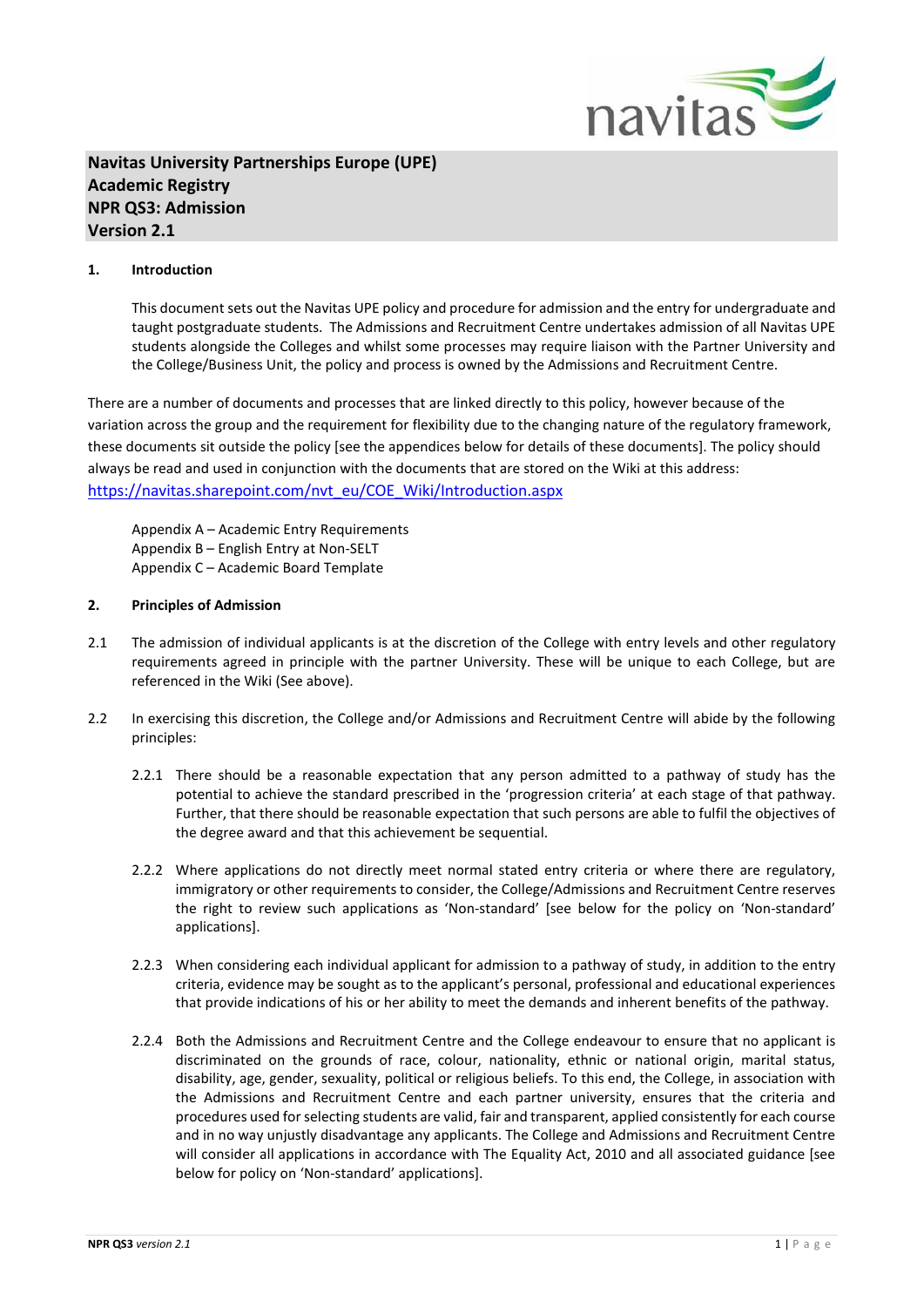- 2.2.5 The College and Admissions and Recruitment Centre reserves the right to consider in greater detail, applications from persons who have a criminal record in either the UK, in their country of origin or elsewhere [see below for policy on Non-standard' applications].
- 2.2.6 Admission with exemption and/or on the basis of prior experience will be governed by the same principles as those applying to applicants seeking admission to the beginning of a pathway of study [see below for policy on 'Non-standard 'applications].
- 2.2.7 When making an offer (conditional or unconditional) in response to an application and having due regard to all entry requirements (academic and otherwise), any such offer will be for the entire undergraduate or postgraduate degree pathway, except for a small number of specific level 3 pathway courses or courses that require a progression interview This does not preclude the possibility that the offer may require the applicant to obtain more than one Confirmation of Acceptance of Study (CAS) and, in the event that more than one CAS is required, each might be issued by either the College or the University as a Tier 4 sponsor.

### **3 Code of Ethics**

- 3.1 All Navitas agents, Navitas UPE representatives and College staff, when considering applicants for entry into the UK, must adhere to the Code of Ethics as laid down by UKCISA and these can be found on UKCISA's website.
- 3.2 Further to this, all College staff must sign up to the Navitas UPE Code of Ethics Agreement [and if a requirement, the partner university's], which is based on the UKCISA expectations above. This is to assure appropriate quality and rigour towards the recruitment of international students and their ongoing administration and management, inclusive of the application of objectivity, equality, parity and transparency. Navitas UPE requires that the following standards are applied at all times to the recruitment and application processes.
	- 3.2.1 All staff act in the best interests of the applicant, while respecting College, Navitas Ltd, Navitas UPE and institutional policies and regulations, statutory and legal requirements and the legitimate interests of the financial sponsors of students.
	- 3.2.2 The Admissions and Recruitment Centre, Source Country Office Staff, and College Marketing and Admission Teams recognise the power of influence that comes with their position and that it is not used inappropriately. Assurance of this message and its application to second and third parties should be monitored by the General Manager Sales and Marketing UPE (GMSM)), The Director of Admissions and Recruitment Centre UPE and the College Director/Principal (CD/P).
	- 3.2.3 All College/Admissions and Recruitment Centre staff and authorised representatives reflect accurately their areas of competence, education, training and experience and recognise the boundaries of their qualifications and competence, making appropriate referrals when situations fall outside them, specifically by referring 'Non-standard' applications [see below for policy on 'Non-standard' applications]. The College Director/Principal (CD/P) and the GMSM are responsible for assuring that this standard is met.
	- 3.2.4 The CD/P, Director of Admissions and Recruitment Centre UPE and GMSM must actively seek to promote their professional development and that of the marketing and recruitment team and Admission Office. They must keep pace with current developments in recruitment practice, legislation, statutory case law, immigration rules and procedures, Academic Registry UPE policies and guidance, along with guidance from authorities, such as the Home Office. They should inform the Academic Registry of any proposed changes and maintain operating standards and compliance requirements, with a view to enhancement.

### **4 Non-standard applications**

- 4.1 As noted throughout this document, applications may be considered as 'Non-standard' due to a number of reasons and these may be, but are not limited to, reasons associated with; academic entry requirements, regulatory compliance, equality and diversity, and any other requirements, which may affect the applicant's chosen course of study such as professional membership criteria.
- 4.2 All such applications should be referred to the Director of Admissions and Recruitment UPE and Academic Board for consideration and possible onward referral to the university Registry or Admissions office.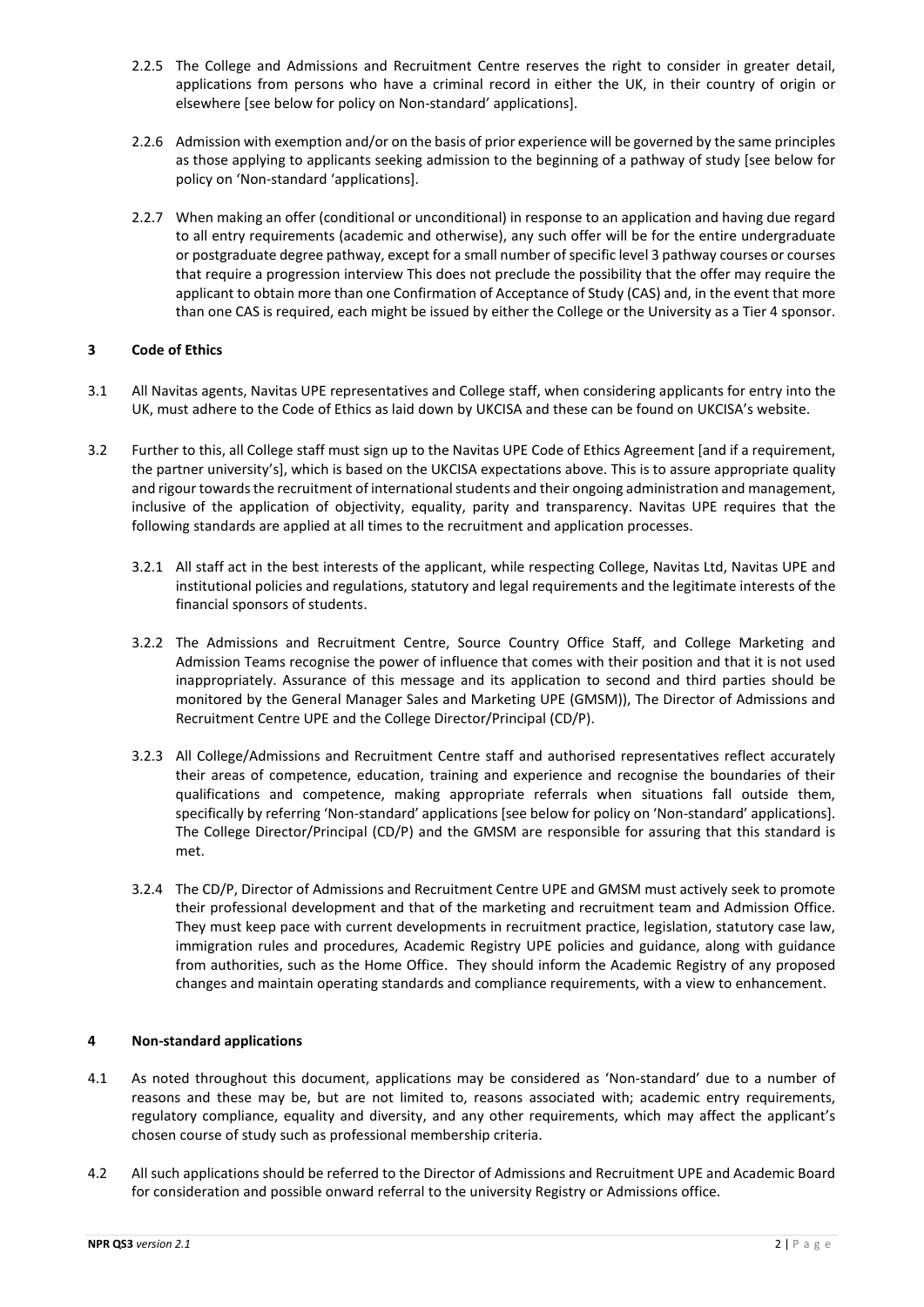- 4.2.1 The Academic Board is the mechanism by which each application, not meeting the standard entry requirements and/or requiring consideration because of other criteria, should be reviewed and this review should occur before the issuance of any offer (conditional or unconditional).
- 4.2.2 Its membership should include an admissions manager with sufficient compliance knowledge and understanding to review all the regulatory requirements (in instances where there is insufficient personnel available the case should be referred to the Academic Registry.)
- 4.2.3 The authority under which the Academic Board operates is the Academic Registry.
- 4.2.4 All cases considered by the Academic Board should be fully noted [using Academic Board template Appendix C] and should be submitted to the CLTB for recording on the minutes. Its membership should include an admissions manager with sufficient compliance knowledge and understanding to review all the regulatory requirements (in instances where there is insufficient personnel available the case should be referred to the Academic Registry.)
- 4.2.5 Should a case require onward referral to the Partner University, this should be recorded in the notes of the Academic Board and no decision made until such time as the university Registry returns.
- 4.3 Those applications considered as 'Non-standard' could be included under one of the following categories:
	- i. Academic Entry (those falling below entry and those requiring consideration of Accredited prior learning or Admission with Exemption)
	- ii. Regulatory (Immigration)
	- iii. Equality and diversity (disability or additional learning needs)
	- iv. U18 Minor
	- v. Criminal record and persons at risk
	- 4.3.1 Academic Entry

Where an applicant marginally does not meet the stated entry standards, however demonstrates abilities and aptitudes that can be assessed as appropriate for entry to a stage of study, These applicants are eligible for referral to the Academic Board and consideration for admission, given that the stage of study in question is designed to incorporate:

- i. appropriate teaching support via enhanced contact hours; or is to be
- ii. delivered over a longer period of time to enable adjustment to mature learning processes.

However, these applicants are not guaranteed to be successful in securing an offer of admission and may also require onward referral to the partner University for approval.

- 4.3.2 Those applicants where their prior qualifications and learning are accepted as fulfilling some of the requirements of the proposed pathway or course of study may be eligible for exemption through the Accreditation of Prior Learning (APL) either though experience or by qualification.
- 4.3.2 The awarding of APL is a recognised route of entry to the College and should be formally referred to the Academic Board as a 'Non-standard' application.
- 4.3.3 The CLTB delegates responsibility for the formal approval, to the Academic Board, of an applicants' prior learning and experience and for determining the amount of credit that an applicant might be permitted.
- 4.3.4 All CLTBs and Academic Boards are required to follow the guidelines published by the Quality Assurance Agency (QAA) and specifically here this refers to Chapter B6: Assessment of students and accreditation of prior learning.
- 4.3.5 The following general guidelines should also be considered when making decisions about APL:
	- i. It is clearly demonstrated that an applicant has fulfilled some of the assessment requirements of the designated pathway or course of study by means other than attendance on that course;
	- ii. That by completing the remaining requirements of the designated stage of study or course, the applicant will be able to fulfil the objectives of the course or pathway and attain the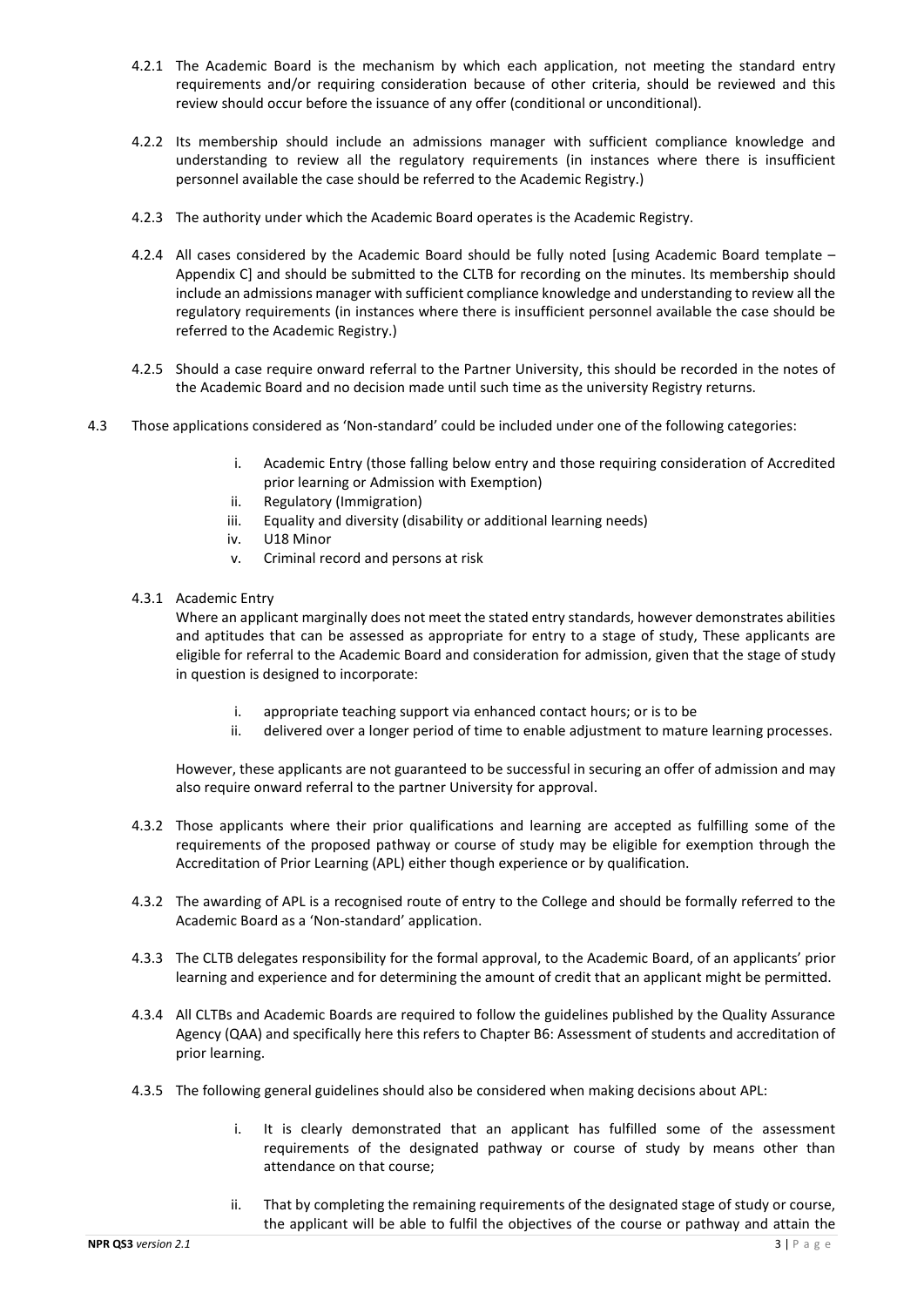prescribed standard for successful completion and onward progression to the partner University;

- iii. That there are no constraints placed by external bodies; and
- iv. APL cannot be granted to the Interactive Learning Skills and Communication module.
- 4.3.6 The College places an equivalent credit limit on the proportion of learning that can be recognised through APL. These are as follows:

| <b>Pathway Title</b> | <b>Delivery</b><br><b>Model</b> | <b>Stage of Study</b><br><b>Points</b><br><b>Credit</b><br>(maximum) | APL Credit Points /<br><b>Modules (maximum)</b> |
|----------------------|---------------------------------|----------------------------------------------------------------------|-------------------------------------------------|
| Undergraduate        | <b>SDM</b>                      | $120+$                                                               | 60 or four (4) modules                          |
| Pathway Stage 1      |                                 |                                                                      |                                                 |
| Undergraduate        | <b>SDM</b>                      | $120+$                                                               | 40 or two (2)                                   |
| Pathway Stage 2      |                                 |                                                                      | modules                                         |
|                      | <b>IDM</b>                      | 120                                                                  | N/A                                             |
| Postgraduate         | <b>SDM</b>                      | 80                                                                   | N/A                                             |
| Pathway Stage 1      |                                 |                                                                      |                                                 |
|                      | <b>IDM</b>                      | 120                                                                  | N/A                                             |

#### 4.3.7 Regulatory (Immigration)

There are a number of regulatory considerations that need to be reviewed before an offer of admission can be issued to an applicant. These are related to the requirements laid down in the Immigration Rules and Policy Guidance documents issued by the Home Office. These requirements for consideration include:

i. English Language Level

There are specified English Language levels that need to be evidenced to study at different Levels on the National Qualifications Framework. These can be found in the Immigration Rules and Policy Guidance documents, however in summary:

When you assign a CAS to an applicant to study at QCF or RQF level 6 (SCQF level 9 in Scotland) and above you must ensure they are competent in English language at a minimum level B2 on the Common European Framework of Reference for Languages (CEFR) and this in all four components.

If assigning a CAS using the Sponsor Licence of the University, it is permissible to choose the method of assessment, however the applicant must still be proficient to level B2 in each of the four components and these cases must be documented thoroughly, with a statement made on the CAS. In these cases there will be an agreed list of qualifications, which will be signed off by the partner University (only HEIs have this ability) [see Appendix B – English Entry at non-SELT].

When you assign a CAS to and applicant to study at QCF or RQF level 3, 4 or 5 (SCQF level 6, 7 or 8 in Scotland) you must ensure they are competent in English language at a minimum level B1 on the CEFR and this in all four components.

It is not a requirement to confirm English language competence for; Tier 4 (Child) students; students moving from Tier 4 (Child) into Tier 4 (General); those who have previously completed an academic qualification equivalent to a UK degree, which was taught in one of the majority English-speaking countries; or those who are nationals of countries, which are 'majority English- speaking'. These lists can be found on the Home Office's website. However, applicants to all Navitas UPE courses must meet the English language entry requirements.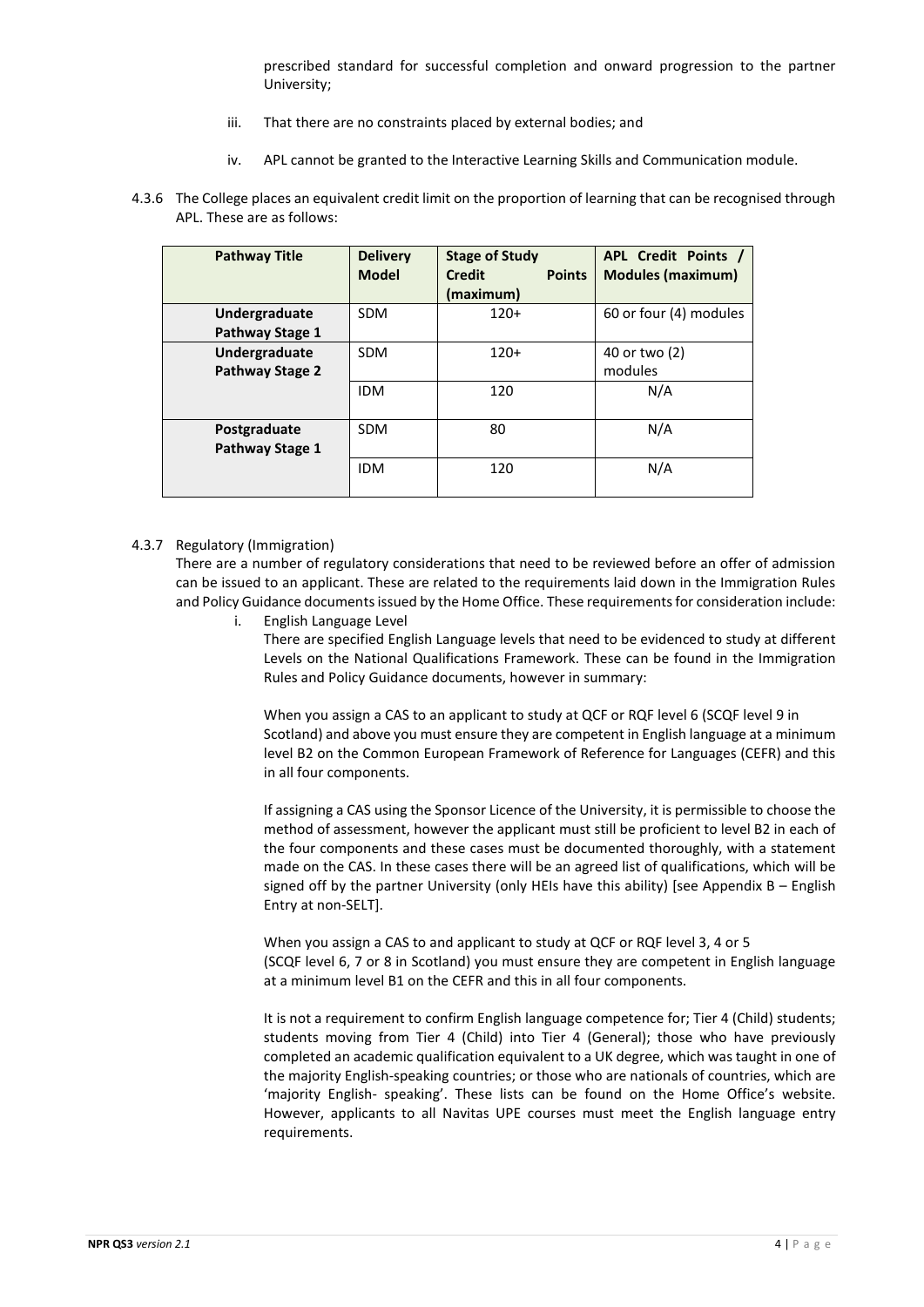ii. Previous study in the UK – Academic Progression

There are specific requirements and exemptions with respect to academic progression and these can be found in the Immigration Rules and Policy Guidance documents, however in summary:

For those applicants where they have previously studied in the UK and that study has been under Tier 4 (General) or as a Student, their next course must represent academic progression from the previous.

You do not need to show academic progression if this will be the applicant's first course of study in the UK, you are assigning a CAS for a student to make a first application to complete an existing course (e.g. the student may be completing a course with you that they started with another Tier 4 sponsor), you are assigning a CAS for a student to re-sit an examination or repeat a module, or if you are applying from outside of the UK. Careful consideration of the Immigration Rules and Policy Guidance documents needs to be completed before any offer of admission is made, where a student has previously studied in the UK.

When confirming academic progression, for those cases that require it, a note must be added to the CAS and you will be expected to be able to justify this statement. When the Home Office carry out a compliance visit they may ask for the documented evidence of any decision and confirmation of academic progression.

### iii. Previous study in the UK – Study time rules

The time a student can spend studying at or above degree level is limited to five years except if enrolled on certain courses, studying for a Master's degree following the completion of an undergraduate degree where the duration of that degree course was four or five academic years.

iv. Previous study in the UK – Right to study

Tier 4 Sponsorship is based on two basic principles and one of those is that "…those applying to come to the UK to study [applicants] are eligible to do so…". It is a requirement therefore, before assigning a CAS to a prospective student (or issuing an unconditional offer), the Sponsor (College and/or University) have assessed that the applicant is eligible for such. This is most applicable, but not exclusive, to applicants that are already in the UK.

In addition to these checks, it is also a requirement to monitor the continued eligibility for students enrolled under the 'change of sponsor' rules. This is covered in NPR M3 – Attendance, Student Monitoring and Reporting.

### v. Previous applications to study in the UK

If an applicant has made a previous application to study or enter the UK, this will have been declared on the application form. For those applicants, as well as the requirements above, it is important to establish the outcome of that application even if it was refused. A previous refusal to enter the UK may result in further refusals and this information needs to be confirmed.

### 4.3.8 Equality and diversity (disability or additional learning needs)

The College/Admissions and Recruitment Centre is committed to developing educational opportunities, which can be accessed by all qualified applicants and, as such, the admission process is open to all persons with disability or learning needs.

The partner University's Statement on Disability and Disclosure by applicants should be read and understood in detail by admission and marketing staff prior to an offer being made, as this may affect a student's eventual progression. Note that prior to an Offer of Admission being made in such an instance, a full Student Management Plan must be completed and approved by both the CLTB (through the Academic Board) and the University disability services for assurance of management on onward progression.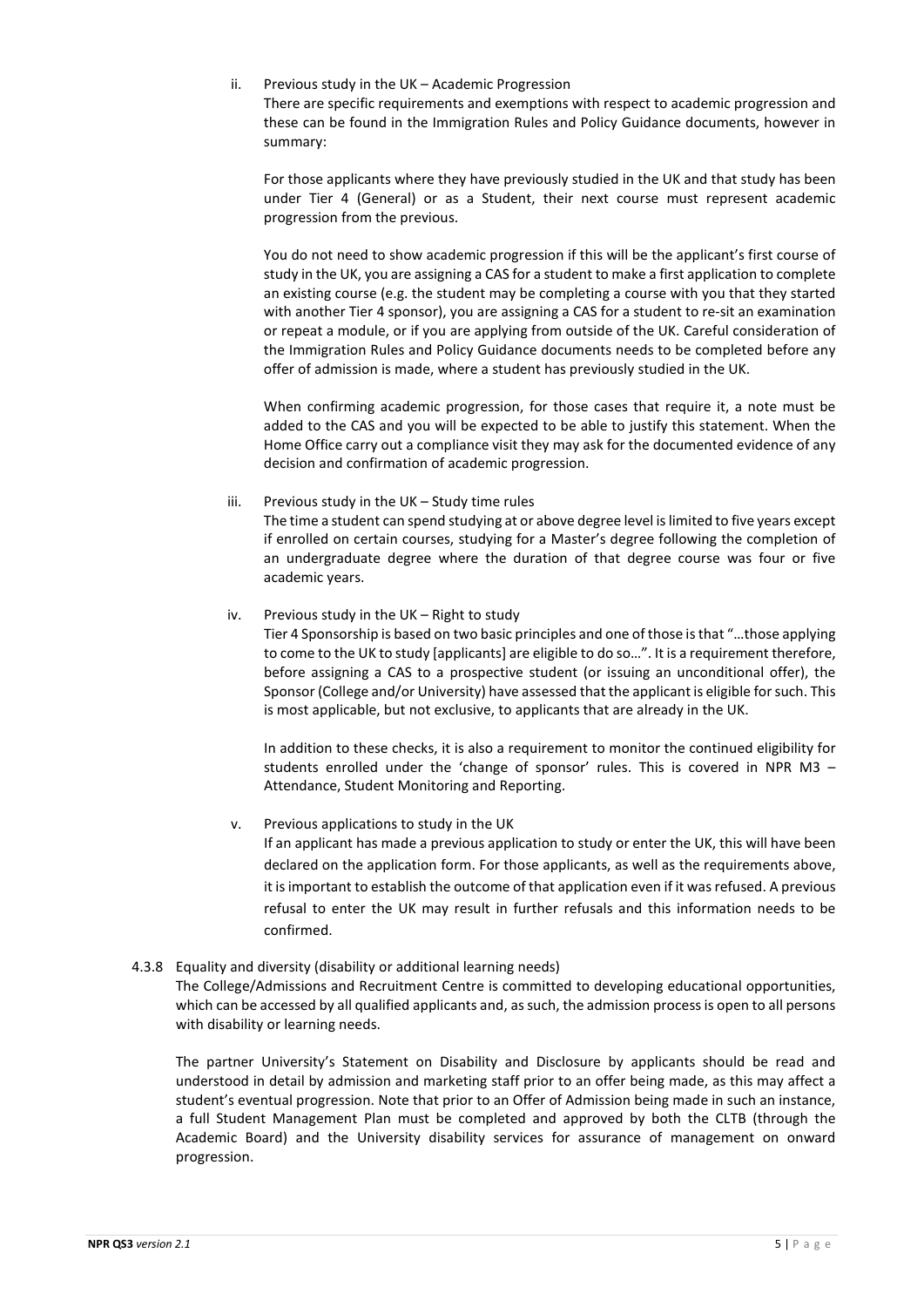The College strongly encourages applicants to disclose their disabilities as early as possible in order to ensure that any necessary support arrangements can be considered and where appropriate made prior to an applicant's arrival at the College.

As noted in 2.2.4, The College/Admissions and Recruitment Centre will consider all applications in accordance with and The Equality Act, 2010 and all associated guidance. In accordance with this, the College may reject an application on the grounds of disability where:

- i. The reason is fully justified by the CLTB on the basis of the College's general principles of admission and therein, ongoing duty of care to the existing student population.
- ii. Necessary adjustments would not be reasonable either to the physical or staffing resource base of the College.
- iii. The College cannot guarantee the health and safety of the applicant for the times that they are not in timetabled sessions at the College.
- 4.3.9 Under 18 Minors

Those persons considered minors, will be less than eighteen (18) years of age at the time of enrolment. The College/Admissions and Recruitment Centre will give consideration to minors as the resource (staff and built environment) of the College allows. Such applicants will be considered on their individual merit and their potential to benefit from their chosen pathway.

The College/Admissions and Recruitment Centre recognises that students should normally be eighteen (18) years old at the time of progression to the stage of study taken in full at the partner University. The University may also set a higher minimum age limit for certain pathway progression points if required by a professional or statutory body and where this is active may, in turn, determine age limits to College entry points.

There are a number of operational requirements that are linked to the enrolment and admission of a student who is under the age of eighteen and as such link to their admission:

- i. The relevant sections of the Acceptance of Offer are required to be completed;
- ii. Confirmation of their accommodation and travel arrangements need to be received prior to arriving in the UK (a regulatory requirement);
- iii. Parents/legal guardians must provide a written letter of consent with their son's/daughter's/ward's Tier 4 (General) visa application;

For further policies and procedures for admitting and managing students who may be under the age of eighteen (18) years, see NPR 4.

### 4.3.10 Criminal Record and persons at risk

Where there is deemed to be a risk to the applicant themselves, the College/Admissions and Recruitment Centre will demonstrate reasonable effort to provide appropriate advice and assistance in enabling the applicant to determine his or her ability to meet the demands of a chosen pathway.

Whilst the College/Admissions and Recruitment Centre does not wish to further penalise an ex-offender, it will nevertheless find occasion to prohibit the admission of an applicant with the correct academic qualifications where it is deemed that the applicant may pose a risk to others. The College/Admissions and Recruitment Centre will also consider the University's regulations with regard to applicants with a criminal conviction.

### **5 Entry Requirements**

# 5.1 Admission to Undergraduate Stage 1

The minimum level of attainment normally required for entry to Stage 1 is either: (a) a minimum of five (5) subjects at GCSE level (grade C or above) inclusive of English or as per the requirements of a specific Programme Specification; or (b) who meet prior certified or experiential learning. As a provider of educational pathways to international students, the College/Admissions and Recruitment Centre will accept all equivalent qualifications as listed in Table 1.

5.2.1 Admission to Undergraduate Stage 2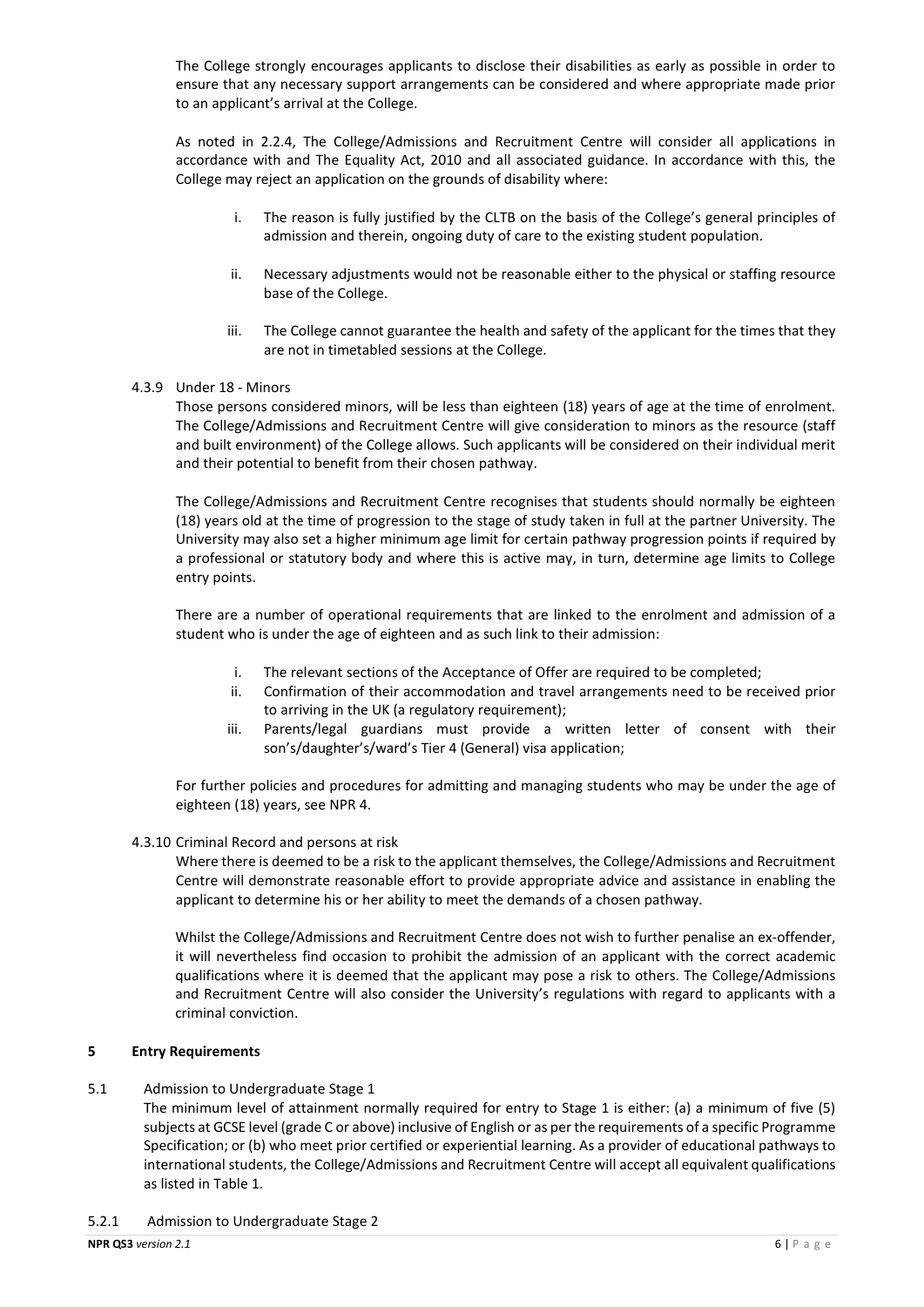The minimum level of attainment normally required for entry to stage 2 studies is established is either:

- i. [Two (2) GCE Advanced levels or two (2) Vocational A levels; or
- ii. one (1) vocational double award, supported by passes in three (3) other subjects at GCSE level (grade C or above) reflecting subject specialism where required; or
- iii. who meet prior certified or experiential learning.]
- 5.3 As a provider of educational pathways to international students, the College will accept all equivalent qualifications as listed in the Sharepoint Wiki, the College/Admissions and Recruitment Centre will accept all equivalent qualifications as listed in Appendix A.
- 5.4 Admission to Pre-Masters (Postgraduate Stage 1) The normal entry requirement for a pathway leading to a partner University Taught Masters is dependent on the type of degree being undertaken. For some pathways demonstrated work experience may be required. Normal entry criteria to such pathways are dictated by the requirements of the Programme Specification and are listed in the Sharepoint Wiki.
- 5.5 Other qualifications or experience that demonstrates a candidate possesses appropriate knowledge and skills may be acceptable after consultation with the appropriate partner University Admission Tutor.
- 5.6 All pathways associated with analytical techniques and their application, have a higher level of mathematics entry qualification associated with them. These specific entry criteria over and above the normal entry criteria are dictated by the requirements of the Stage/Programme Specification.

### **6 Offers**

- 6.1 An Offer of Admission should only be produced using Navigate and is only valid if it is in the prescribed current format. Members of the UPE Admissions Team and College Admission Office should ensure that they do not make an Offer of Admission to any applicant unintentionally, either in writing or orally (for example, during an initial interview).
- 6.2 An offer of a place [conditional or unconditional] on a pathway of study, Offer of Admission, imposes an obligation on the College to admit an applicant and neither should be withdrawn without their consent, except where:
	- i. The applicant fails to meet the conditions of the Offer of Admission.
	- ii. The intake to the stage of study, pathway or course is cancelled.
	- iii. The applicant fails to provide any requested supporting documentation by the specified date.
	- iv. The applicant is found to have made a false statement on the Application Form and/or the Acceptance of Offer Form or any other admission associated form, documentation, interview or statement, deliberately or inadvertently, or has otherwise sought to mislead the College.
	- v. The applicant has withheld pertinent information or only provided basic information, such as failure of attainment or poor attainment in a previous course of study or qualification.
	- vi. There can be no reasonable adjustment made by the College or partner University with regard to learning provision or pastoral care.
	- vii. The applicant is unable to present at enrolment as per the stated intake date on the Offer of Admission.
	- viii. The applicant has failed to complete the Acceptance of Offer Form and return by the specified deadline.
	- ix. The applicant has demonstrated an inability to make proper payment of the requisite Course Fee Deposit, and where appropriate accommodation final payments prior to issue of a Provisional/CAS Statement.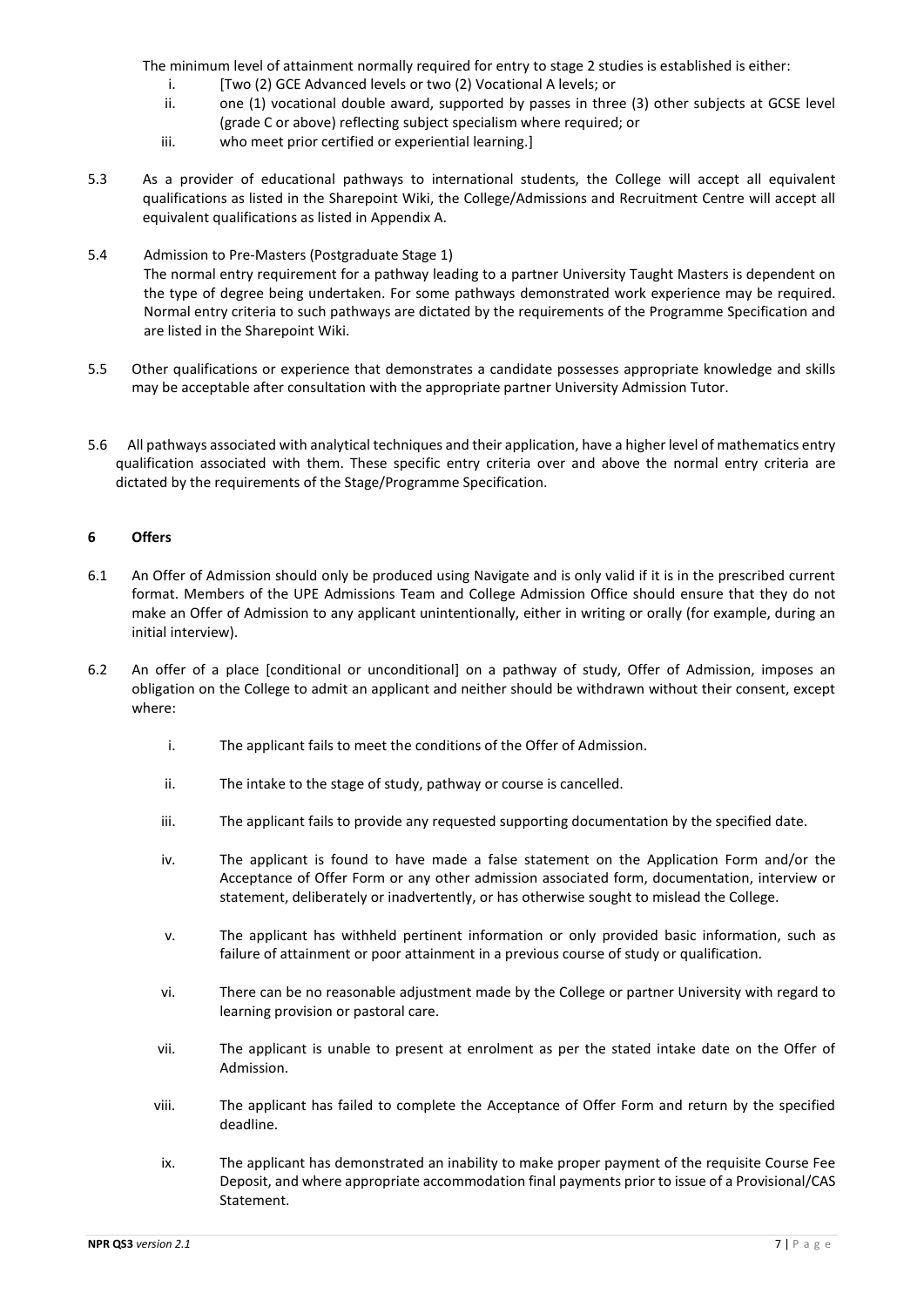- x. The applicant has failed to demonstrate adequate maintenance funds on request by the College and prior to issue of a Provisional/CAS Statement.
- xi. The applicant has failed to provide evidence of insurance for the first year of their studies in the UK.
- xii. An incorrect offer has been made and needs to be withdrawn.

# **7 Information and processing**

- 7.1 All applicants, who submit a fully completed and signed Application Form, must be issued with an Offer of Admission, either conditional or unconditional, along with full, current and accurate information regarding the Acceptance of Offer and associated information, as created in Navigate; or a notification of rejection.
- 7.2 Each applicant should make themselves familiar with the appropriate pathway or course information prior to making a Course Fee Deposit and completing the Acceptance of Offer Form. Course information should be provided to all Navitas Source Country Offices and agents.
- 7.3 All applicants will be notified if there are any changes to a pathway or course to which they are holding an Offer of Admission. A new and revised Offer of Admission should be issued in all cases of change.
- 7.4 The College/Admissions and Recruitment Centre makes every reasonable endeavour to ensure that each 'standard' application that meets minimum entry requirements to a pathway or course is processed within a 24 hour period.

### **8 Tuition Fees**

- 8.1 Tuition fees for full fee paying international students are determined by the College Management Team (CMT) and overseen and approved by the Executive General Manager of University Programme Division UPE, under the auspices of the CEO University Programmes.
- 8.2 Tuition Fees are normally subject to change at the start of each new academic year.

### **9 Intake Targets**

- 9.1 Maximum and minimum quotas of numbers of students to be enrolled per course of study are determined between the CMT in consultation with senior members of staff of the Partner University. Such quotas will be arrived at after consideration of the human and physical resources and facilities required to effectively run the course, including any specialist laboratory space, lecture, seminar rooms and the number of available teaching staff.
- 9.2 Although the College endeavours to run all academic stages of study from one semester to the next, constraints concerning the delivery of some modules may result in them only running during certain academic sessions.
- 9.3.1 The College cannot guarantee that all academic modules will run in any given semester.

### **10 Failure to Run Courses**

10.1 All applicants should be aware that where a new or existing module, stage of study or pathway has failed to attract the required minimum quota of students to run, then the College reserves the right to delay the start of the module, stage of study, course or pathway until the next academic session and beyond, as necessary. Where this occurs, the College will make every possible alternative available to the applicants to inform the choice of their commitment.

### **11 Complaints**

11.1 Any complaint or grievance made by an applicant (or their representative) relating to the administration of the admission process or regulatory framework will be deliberated by the CLTB/CMT to ensure a resolution that is fair and responsible. Where necessary the complaint may be referred to the Academic Registry UPE for deliberation.

### **12 Appeal**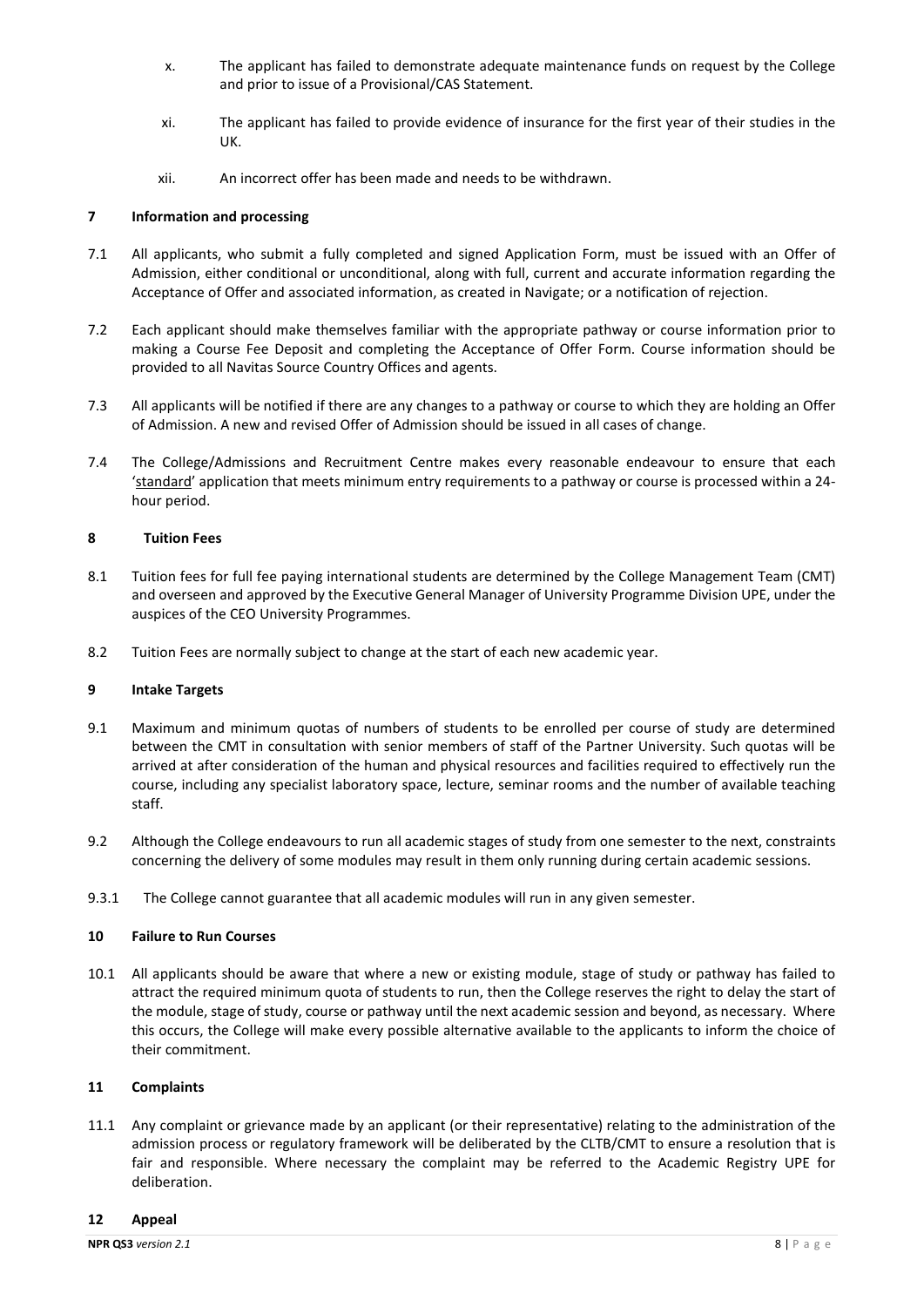- 12.1 An 'appeal' is a process of review, in this instance of an admission decision made by the Admission Office and based upon a full application and associated documentation. Queries may be made on the following grounds:
	- i. suspected administrative error in Offer of Admission processing;
	- ii. the applicant has a strong holistic profile providing the skills set to cope with the rigours of degree level study'; or
	- iii. the applicant is concerned that they may not be able to cope with the rigours of degree level study.
- 12.2 Whilst applicants may raise queries about the outcome of a verification process by the Admission Office, the Admission Office will not admit queries which consist solely of a challenge to the academic judgement.
- 12.3 Where queries relate to the substantive correctness of a recommendation or decision (such as a request to be provided with the reasons or as a request that is to be reassessed), the CLTB will respond only to those that fall within the permitted grounds for a request for the review of an admission decision.
- 12.3 At all stages of the procedures, the CLTB may decide to exercise its powers in accordance with the provisions of NPR 6 and refer the matter to the Academic Registry.
- 12.4 With limited exceptions, all written materials considered under deliberation for the purpose of this policy, will be provided to the student in question.
- 12.5 The applicant should raise the matter at the earliest possible time and within 30 days of the initial Offer of Admission being issued, with the Admission Office who will undertake a reassessment of the decision and referral of that decision to the CLTB. Under this process:
	- i. the applicant who is raising the query will be required to complete and submit for reassessment;
	- ii. the Admission Office will collate all applicant data and submit for deliberation;
	- iii. the decision/s or deliberations of the Admission Office will be referred and reported to the CLTB;
	- iv. the CLTB may refer the matter to the Academic Registry UPE; and
	- v. the decision of the CLTB or where referred to the Academic Registry UPE is taken as final.
- 12.6 In very exceptional circumstances, for example, where it believes that a CLTB has misused or otherwise contravened its authority or there are procedural irregularities, the Academic Registry UPE has the power to consider and, if appropriate, change a decision. In such exceptional circumstances, the delegation of authority made to the CLTB would be temporarily revoked.

### **13 Withdrawal or Termination of Enrolment Based on Misrepresentation**

13.1The College/Admissions and Recruitment Centre reserves the right to withdraw from enrolment to any pathway, a student who has deliberately or unintentionally misrepresented either their qualification or immigratory status or any physical, mental or learning disability. This is inclusive of non-declaration of any disability/disabilities, educational transcripts or certificates, for the sake of application to the College/Admissions and Recruitment Centre. Similarly, providing contrary information or any kind, without prior communication, on arrival at the College will also be deemed misrepresentation.

# **14 Changes in Offer and CAS**

- 14.1 If there is a change made to an Offer, either conditional or unconditional, a new offer is required to be produced and forwarded to the prospective student. This may be either in relation to a new semester intake, alteration in the content of the offer (e.g. course) or any other substantial change.
- 14.2 If the prospective student has accepted an unconditional offer, then a further acceptance will be required to be completed to ensure the contractual relationship remains in place.
- 14.3 If an alteration is required to be made to a CAS, there are two options:
	- i. A note can be added to the existing CAS using the Home Office Sponsor Management System; or
	- ii. The existing CAS can be Withdrawn and a new CAS Assigned (the exception here is where the amendment relates to extending the enrolment period – see 15.4. This can only be done by adding a note to the CAS).